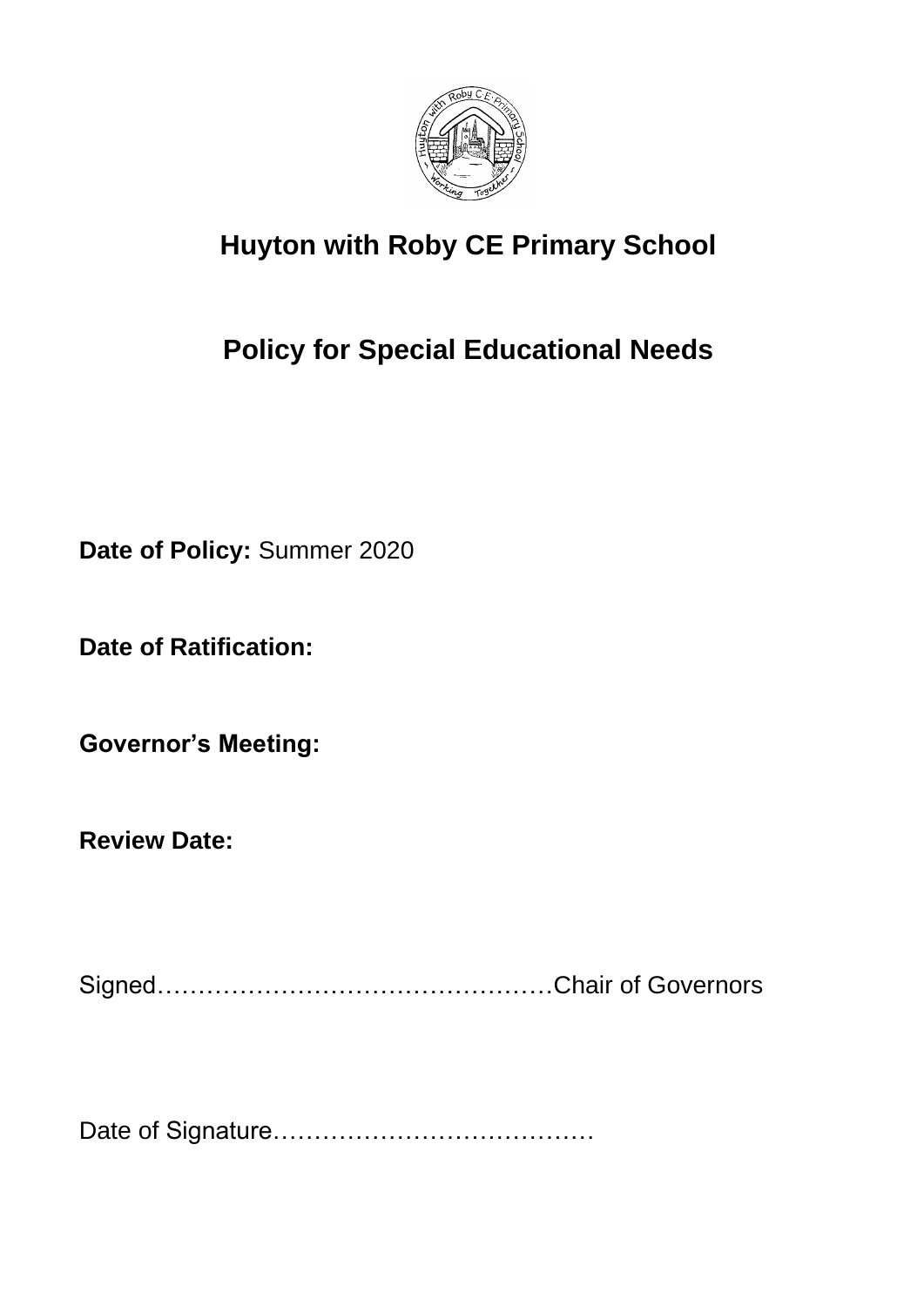# **Introduction**

At Huyton with Roby Primary School we believe that every pupil has individual and unique needs. Some pupils may have special educational needs, permanent or temporary disabilities at some time during their school life. Many of these pupils will require long or short term support to reach their potential, so in recognising this we plan accordingly. Pupils with SEN are engaged as fully as is practical and compatible with their needs, in all activities within our school. Our aim is to provide a wide variety of strategies that will remove the barriers to learning and address pupil's needs, in a supportive and inclusive environment.

This policy complies with the statutory requirement laid out in the SEND Code of Practice 0-25 (September 2014) It has been written with reference to the following guidance and documents:

- Equality Act 2010: advice for schools DfE Feb 2013
- SEND Code of Practice September 2014
- Statutory Guidance on Supporting Pupils with Medical Conditions
- April 2014
- The National Curriculum in England Key Stage 1 and 2 Framework
- document September 2013
- Teachers' Standards 2012
- Children and Families Act 2014

This policy has been created in consultation with staff, pupils and parents of Huyton with Roby Primary School. It should be read in conjunction with all other school policies, particularly: Equalities policy, Child Protection policy and Accessibility policy. It is an essential part of all curriculum policies.

This policy can be accessed through the school website (*huytonwithrobyce.co.uk*) or as a paper copy from the school office.

At Huyton with Roby Primary school, the Special Educational Needs Co-ordinator, known as SENCO, is Mrs Sylvia Wills. Contact: 0151 477 8460

# **Objectives of this Policy**

We endeavour to:

- Provide the highest possible standard of education for all pupils, regardless of any specific challenges, with their educational entitlement and equal access to a broad, balanced, relevant curriculum that demonstrates coherence and progression in learning.
- Ensure that provision for pupils with individual and special needs is central to curriculum planning and that teaching and learning is appropriately differentiated so pupils can achieve high standards and make good progress in line with their abilities
- Offer quality provision which meets pupil needs, is value for money and leads to good outcomes
- Raise aspirations; develop a positive self-image in SEN pupils, by having high expectations, setting challenging, achievable work and recognising and recording pupil's strengths and successes.
- Ensure pupil progress is tracked systematically and action is taken to address need at an early stage
- Provide opportunities for pupils with SEN to receive information, express an opinion and have that opinion taken into account in any matters affecting them
- Work collaboratively with parents, other professional and support services
- Ensure that the responsibility held by all staff and governors for SEN is implemented and maintained
- Fully adopt the graduated approach to ensure that all pupils with SEN and/or disabilities are identified early, assessed and catered for.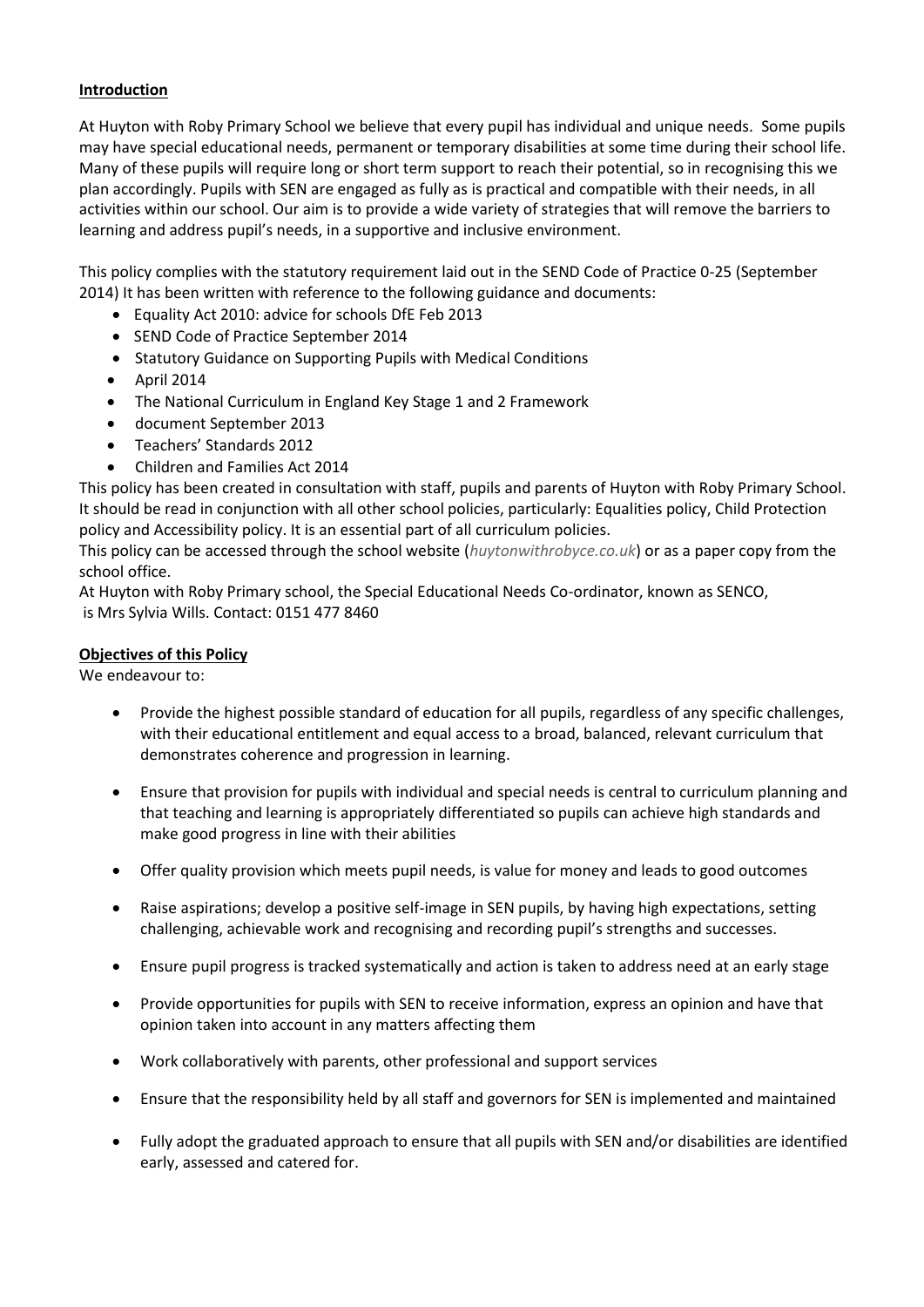# **Definition of Special Educational Needs**

"A child or young person has SEN if they have a learning difficulty or disability which calls for special educational provision to be made for him or her."

- "A child of compulsory school age has a learning difficulty or disability if he or she;
	- Has a significantly greater difficulty in learning than the majority of others the same age, or
	- Has a disability which prevents or hinders him or her from making use of facilities of a kind generally provided for others of the same age in mainstream schools or mainstream post-16 institutions."

"A child under compulsory school age has special educational needs if he or she is likely to fall within the definition above when they reach compulsory school age or would do so if special educational provision was not made for them (Section 20 Children and Families Act 2014)."

# **Identifying Special Educational Needs**

We recognise that children learn at different rates and that there are many factors affecting achievement, including ability, emotional state, age and maturity. At Huyton with Roby Primary school, we aim to identify problems as early as possible and provide teaching and learning contexts that enable each child to achieve their full potential. The earlier action is taken, the more responsive the child is likely to be.

Any of the following can trigger a concern:

- Parent/carer
- Child
- Class teacher
- Widening gap or failure to close a gap between self and majority of peers
- Feedback from service providers
- Records transferred from another school
- Base line and on-going assessments
- EYFS/KS1 results
- In-house testing and assessment
- Pupil tracking

There are four broad areas of special educational need. These areas are to help the school identify and provide for needs rather than to label a child or put them in a particular category.

The needs of the child will be identified with consideration of the 'whole child' not just their special educational needs.

#### *1. Communication and Interaction*

This includes children with speech and language delay, impairments or disorders, specific learning difficulties such as dyslexia, dyscalculia, dysgraphia and dyspraxia, hearing impairment, and those who demonstrate features within the autistic spectrum.

#### *2. Cognition and Learning*

This includes children who demonstrate features of moderate, severe or profound learning difficulties or specific learning difficulties or such as dyslexia, dyscalculia, dysgraphia or dyspraxia.

# *3. Social, Mental and Emotional Health*

This includes children who may be withdrawn or isolated, disruptive or disturbing, hyperactive or lack concentration.

#### *4. Sensory and/or Physical Needs*

This includes children with sensory, multi-sensory and physical difficulties.

Children are not regarded as having a learning difficulty solely because the language of their home is different from the language in which they will be taught. All schools have a duty to make reasonable adjustments in accordance with current Disability Legislation. Children with poor behaviour, looked after children, poor attendees or those with medical need, for example, will not necessarily be considered as having special educational needs. There may be a range of considerations that impact on progress and attainment but these, in isolation, are not SEN issues.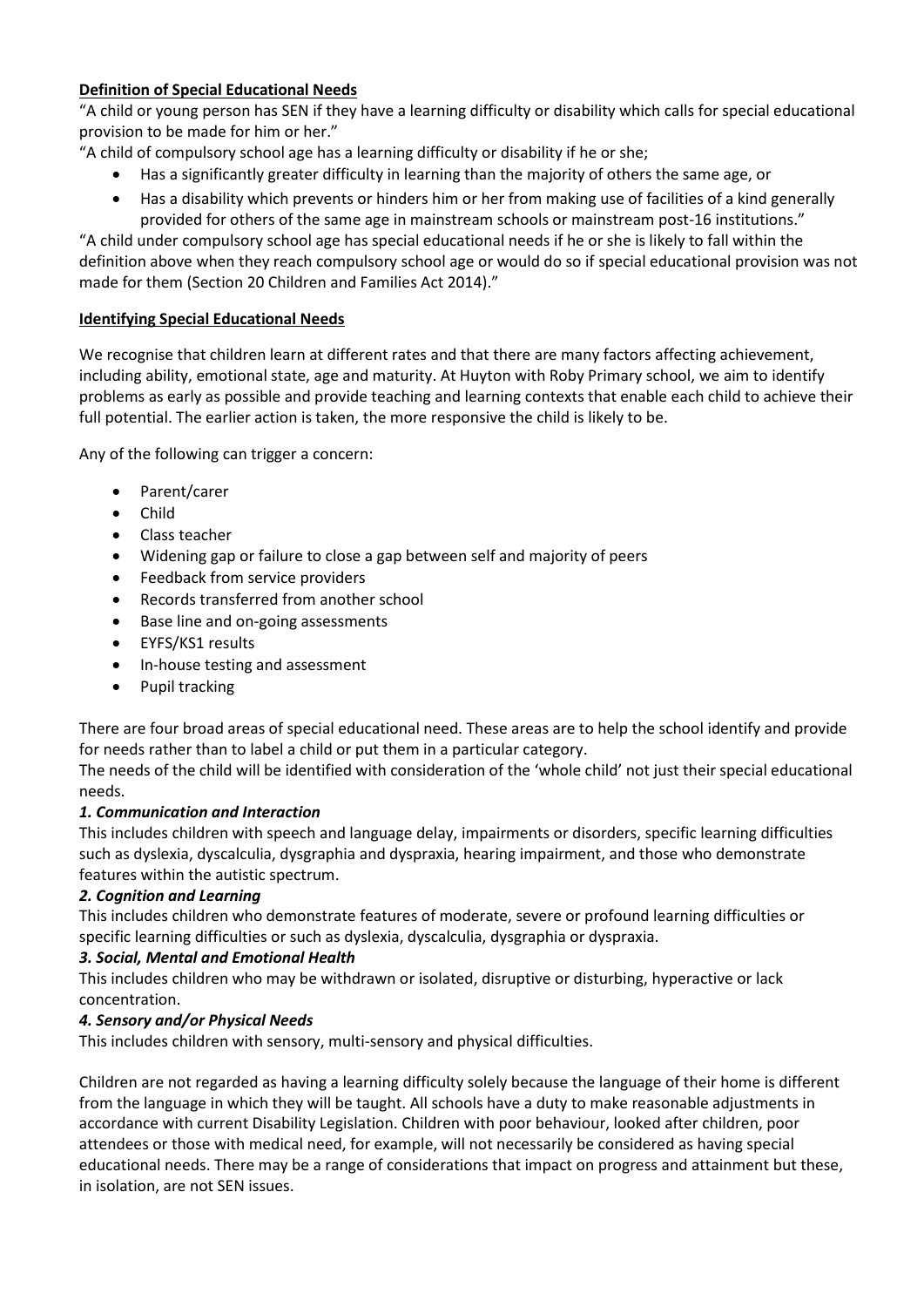# **Supporting Children with SEND**

Children who are falling behind their peers and therefore a cause for concern, will be monitored by teachers and supported with school resources. High quality teaching differentiated for individuals is the first step in responding to pupils who may have SEN. The school regularly and systematically reviews the teaching for all pupils, including those at risk of underachievement. This includes reviewing and, where necessary, improving teachers' understanding of strategies to identify and support vulnerable pupils and their knowledge of SEN most frequently encountered.

Where progress for any child is inadequate, the class teacher will make provision that is additional to and different from that provided as part of the usual differentiated curriculum offer, to enable the pupil to learn more effectively. Whatever the level of difficulty the key test of how far the learning needs are being met is whether the child is making expected progress.

Expected progress can be defined in a number of ways:

- Closes the gap between the child and peers
- Prevents the attainment gap from growing wider
- Is similar to that of peers starting from the same baseline but less than that of the majority of peers
- Matches or betters the child's previous rate of progress
- Demonstrates an improvement in self-help, social or personal skills
- Demonstrates improvements in the child's attitude and behaviour for learning

Teachers will identify the specific support needed to address the pupils' weaknesses. A record will be kept of support and outcomes. Progress will be reviewed each term and at pupil progress meetings with the Headteacher/SENCO. For these children an (ISP) Individual Support Plan will be drawn up identifying three or four targets and approaches to achieve these. At this stage support is devised and delivered by school staff using formative assessments and early assessment materials and is known as *School Support*.

The triggers for intervention could be the teacher's or others' concern, underpinned by evidence, about a child who despite receiving differentiated learning opportunities:

- makes little or no progress when teaching approaches are targeted particularly in a child's identified areas of weakness
- shows signs of difficulty in developing literacy or mathematical skills which result in poor attainment in some curriculum areas
- presents persistent emotional or behavioural difficulties which are not modified by the positive behaviour management techniques usually employed in the school
- has sensory or physical problems, and continues to make little or no progress despite the provision of specialist equipment
- has communication and/or interaction difficulties, and continues to make little or no progress despite the provision of a differentiated curriculum.

Should a child fail to make progress, despite quality teaching and targeted interventions, it may be necessary to seek advice from outside agencies. We will use appropriately qualified personnel from 'outside agencies' to make assessments and inform further action.

In some cases, children will have a wide range of complex issues, including health and welfare, which are impacting on their education. When the need is deemed lifelong and is such that significant support is needed from a range of sources, an application will be made to the Local Authority for a Statutory Assessment where a multi-agency approach is taken to assess need, plan provision and identify resources. When all the information is gathered a group of professionals will decide whether the child is eligible for an Education, Health and Care plan which will be drawn up in consultation with parents, child and services.

This will be reviewed annually as it is a legally binding document.

Parents have the right to appeal any decision not to complete a Statutory Assessment, when they do not agree with the content of the Education Health and Care Plan or if the school named in the Plan is different from their preferred choice.

Further information can be found via the Knowsley SEN Local Offer:

Add link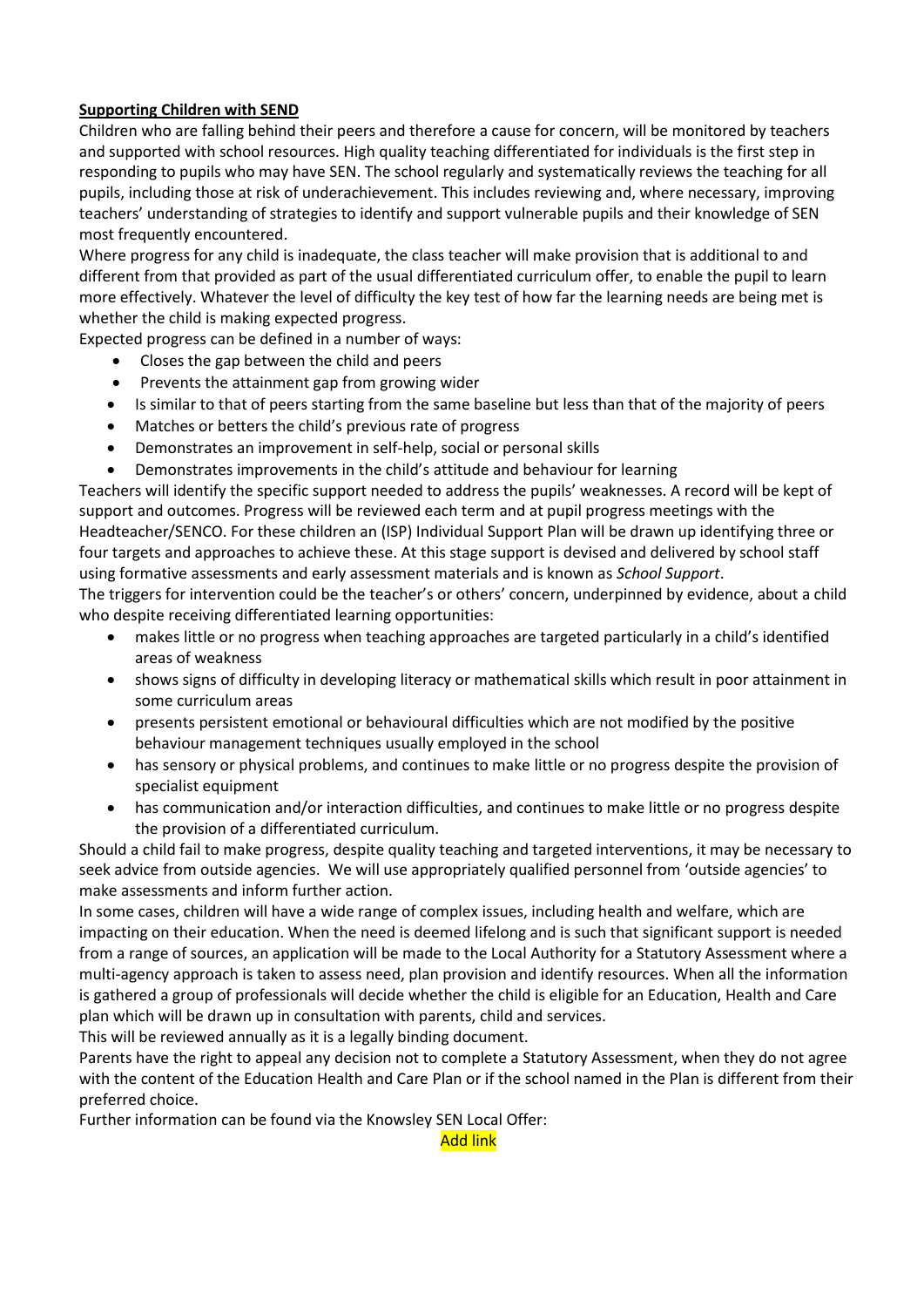## **National Tests**

Children entering SATs tests will be considered for access arrangements or withdrawal from the tests if their special needs are such that they could not attempt the tests without additional provision. Support could take the form of concession time, a scribe, a reader and rest breaks, if required. The SENCO/Assessment manager will make the necessary arrangements in line with statutory guidance and will work collaboratively to ensure pupils are given every opportunity to demonstrate their true ability in tests.

## **Transition**

At Huyton with Roby transition is strategically planned so that children's anxiety levels and upset is kept to a minimum. We have several 'meet the teacher' sessions during the summer term. These 'transition days' allow children to meet their teacher for the first time in familiar surroundings and then they spend time in their respective classrooms being taught by their 'new' teachers, when they can raise any concerns or worries . Children who find transition more challenging may be given extra visits to their new classroom and visual reminders of their new desk/classroom/teacher/peers to look at over the school holidays.

Similarly when children are transferring to High School they take part in taster days and have a planned transition programme. Less confident children are accompanied to the High School by a member of the support staff for a programme of additional induction. SENCOs liaise and records are passed on.

Children entering school at 4+, visit the school on a number of occasions prior to the beginning of the new school year. Parents meet the teaching team and pass on information relevant to the development of their child. Pre –school providers involve the SENCO and class teacher in preschool meetings for children causing concern.

If the school is alerted to the fact that a child may have a difficulty in learning, they will make their best endeavours to collect all relevant information and plan a relevant, differentiated curriculum.

## **Managing Medical Conditions**

The school recognises that pupils at school with medical conditions should be properly supported so that they have full access to education, including school trips and physical education. Some children with medical conditions may be disabled and where this is the case the school will comply with its duties under the Equality Act 2010. Some children may also have special educational needs and may have a statement or Education, Health and Care Plan which brings together their special educational, health and social care provision. At Huyton with Roby, we support children, where possible, with medical conditions. Staff will be trained as need arises. Refer to policies for Health & Safety, Inclusion & Accessibility, Accidents, First Aid & Administration of Medicines, in School

#### **Admission Arrangements**

The admission arrangements for all pupils are in accordance with national legislation, including the Equality Act 2010. The LA is the admitting authority for Huyton with Roby Primary school and school cannot refuse admission to pupils with special educational needs unless that need would seriously compromise the learning of other pupils and there are no reasonable steps that can be taken to prevent any incompatibility. The LA makes the final decisions on admissions

#### **Facilities for Pupils with SEN**

Huyton with Roby Primary school complies with relevant accessibility requirements, with plenty of space for small groups and individual withdrawal sessions. The building can be accessed by wheelchair users and includes a toilet for the disabled. Staff are highly trained and have experience of working with a wide range of agencies. The accessibility plan is updated annually and is available from the website.

# **Roles and Responsibility of headteacher, other staff, governors**

Provision for children with special educational needs or disabilities is a matter for the school as a whole. All staff have a responsibility for maximising opportunities and achievements for all learners – specifically, all teachers are teachers of pupils with special educational needs. Staff are aware of their responsibilities towards all vulnerable learners and a positive, sensitive and ambitious attitude is shown towards all pupils at all times. All staff have responsibility for following the school's procedures for identifying, assessing and making provision to meet those needs.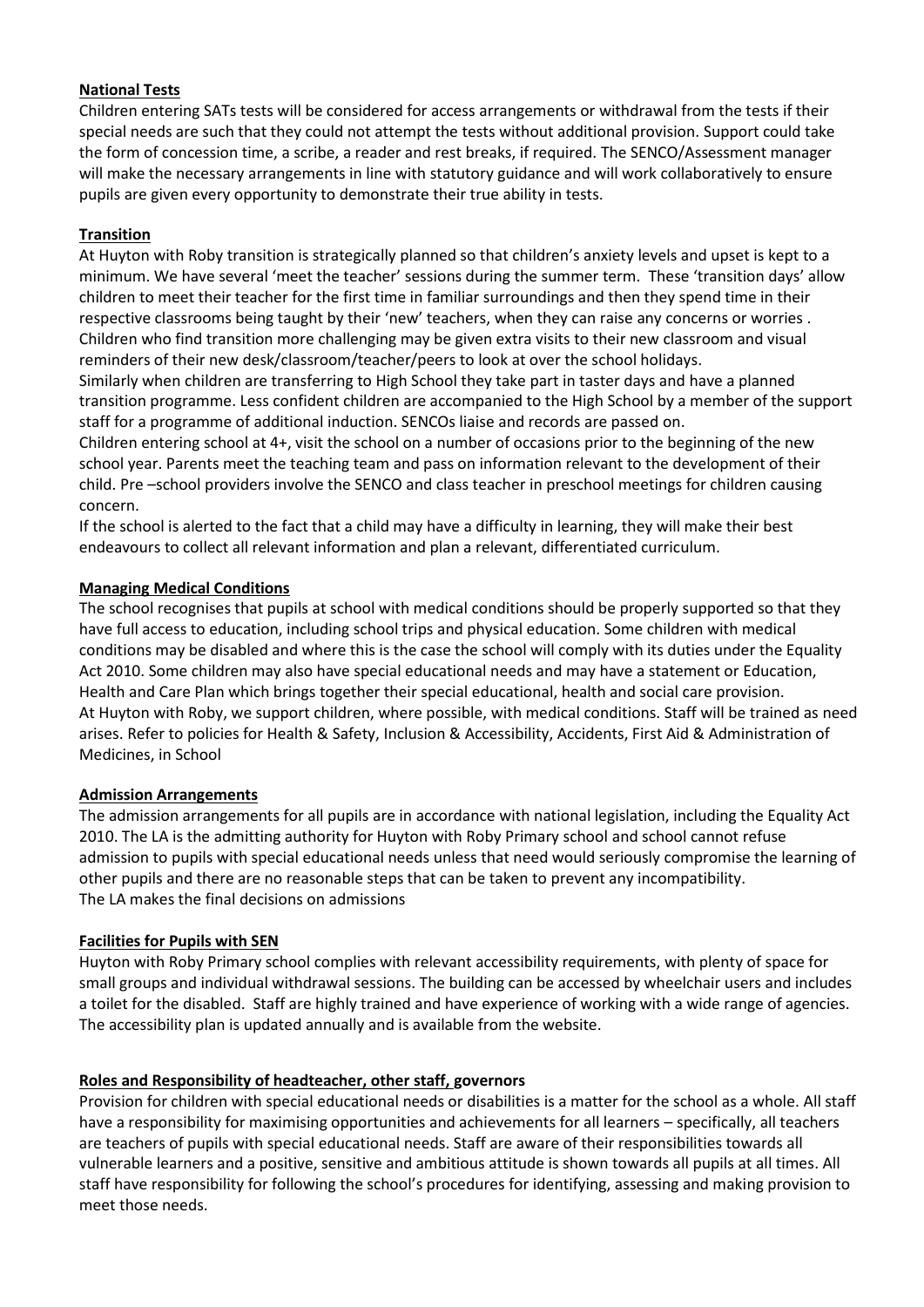The governing body, in co-operation with the headteacher, has a legal responsibility for determining the policy and provision for pupils with SEN. It maintains a general overview and has appointed Mrs Val Boyce (the SEN governor), who takes particular interest in this aspect of the school.

The **Headteacher** has responsibility for:

- the management of all aspects of the school's work, including provision for pupils with SEN or disability
- Keeping the Governing body fully informed about SEN issues
- working closely with the SENCO
- ensuring that the implementation of this policy and the effects of inclusion on the school as a whole are monitored and reported to governors

## The **Governing Body** will ensure that:

- SEN provision is an integral part of the school improvement/development plan
- the necessary provision is made for any pupil with SEN
- all staff are aware of the need to identify and provide for pupils with SEN
- pupils with SEN join in school activities alongside other pupils, as far as is reasonably practical and compatible with their needs and the efficient education of other pupils
- they are fully informed about SEN issues, so that they can play a major part in school self-review
- ensure budget allocation takes account of staffing, training, resourcing requirements for individual children
- the quality of SEN provision is regularly monitored

#### **The Inclusion Manager and Special Education Needs Leader** (Sylvia Wills) is responsible for:

- overseeing the day-to-day operation of this policy
- ensuring that an agreed, consistent approach is adopted
- liaising with and advising staff, helping to identify pupils with SEN
- carrying out where possible detailed assessments and observations of pupils with particular learning needs
- co-ordinating and monitoring the provision for pupils with SEN
- supporting class teachers in devising strategies, drawing up Individual Support Plans (ISPs), setting targets appropriate to the needs of the pupils, and advising on appropriate resources and materials for use with pupils with SEN and on the effective use of materials and personnel in the classroom
- liaising closely with parents of pupils with SEN, so that they are aware of the strategies that are being used and are involved as partners in the process
- liaising with outside agencies, arranging meetings, and providing a link between these agencies, class teachers and parents
- assisting in the monitoring and evaluation of progress of pupils with SEN through the use of school assessment information, e.g. class-based teacher assessments including internal assessments, end of year tests and SATs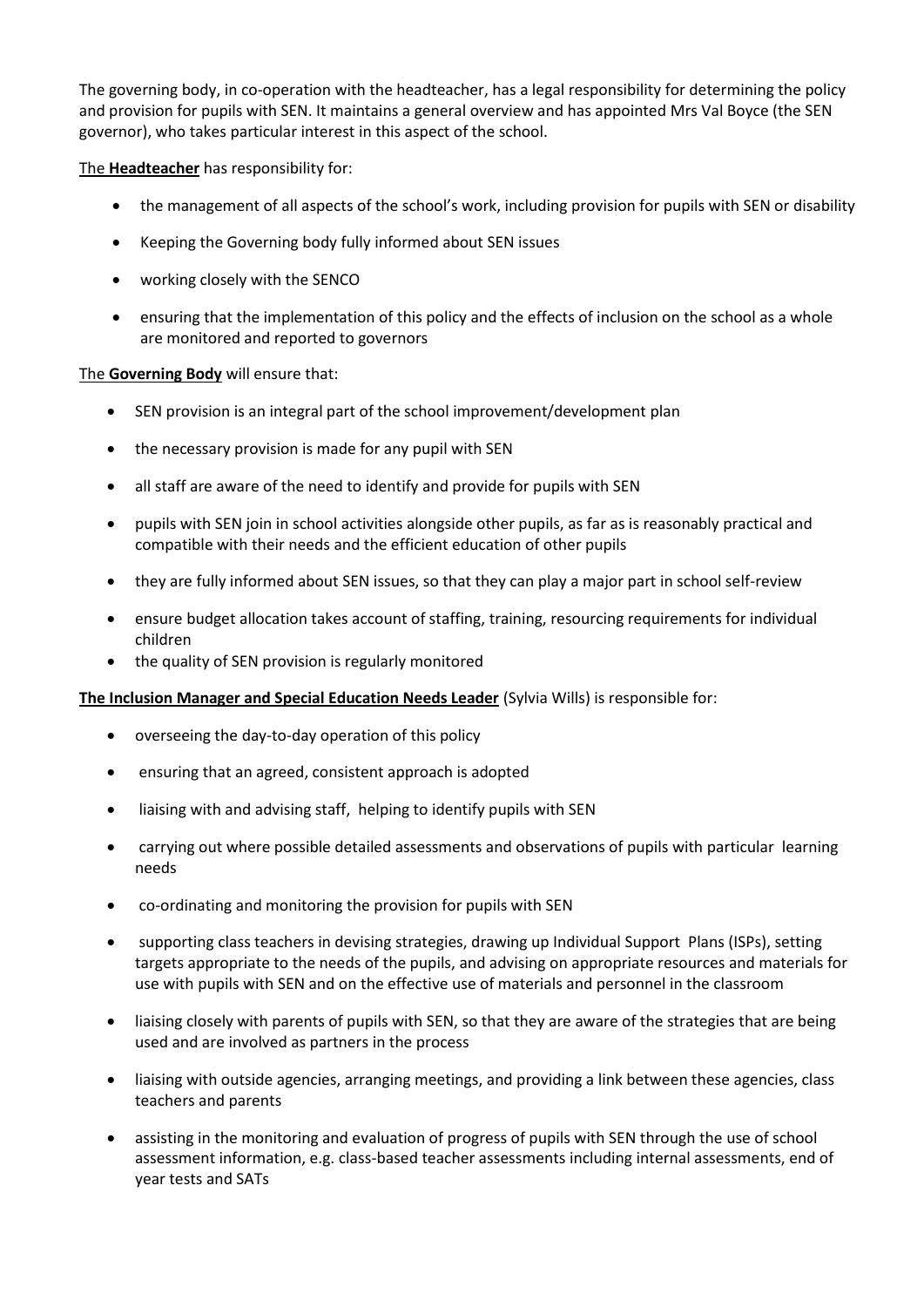- contributing to the in-service training of staff
- managing learning support staff/teaching assistants
- ensuring that midday supervisors are given any necessary information relating to the supervision of pupils at lunchtime and supporting them in relation to behaviour management and other issues for particular pupils
- liaising with the SENCOs in receiving schools/and or other primary schools to help provide a smooth transition from one school to the other

**Class teachers** are responsible for:

- providing interventions (for pupils with SEN) that are **different** or **additional** to those used as part of the school's usual differentiated curriculum.
- including pupils with SEN in the classroom, and for matching learning tasks, activities and support to individual learner's needs, styles and rates of learning so that individual achievement and progress is maximised.
- seeking advice on assessment and strategies to support inclusion
- making themselves aware of this policy and procedures for identification, monitoring and supporting pupils with SEN
- giving feedback to parents of pupils with SEN
- writing and reviewing ISPs (Individual Support Plans/Play Plans) for children they teach.

#### **Learning support staff/teaching assistants** should:

- be fully aware of this policy and the procedures for identifying, assessing and making provision for pupils with SEN
- use the school's procedures for giving feedback to teachers about pupils' responses to tasks and strategies
- be effectively deployed to lead intervention programmes or individual tasks to support pupils with SEN as directed by the SENCO or Class Teacher. Support will be given wherever necessary in securing good outcomes for these pupils.
- meet regularly with the SENCO to discuss pupil progress and review provision.
- be involved in supporting individuals and small groups both in and out of the classroom under the direction of the SENCO or the Class teacher with a view to narrowing the gap and accelerating learning.

#### **Storing and Managing Information**

The following records are kept:

- The provision map this gives an overall picture of children's needs, intervention and progress
- Individual Support Plans These will be shared with parents, children and explain what targets have been set, how they will be achieved and who will be involved.
- ISP Review document This document records the impact of provision and will be shared at the review meeting with parents and child
- Education Health and Care Plan documents this includes documents used as evidence to request a Statutory Assessment, the EHCP and Interim/Annual Review Forms